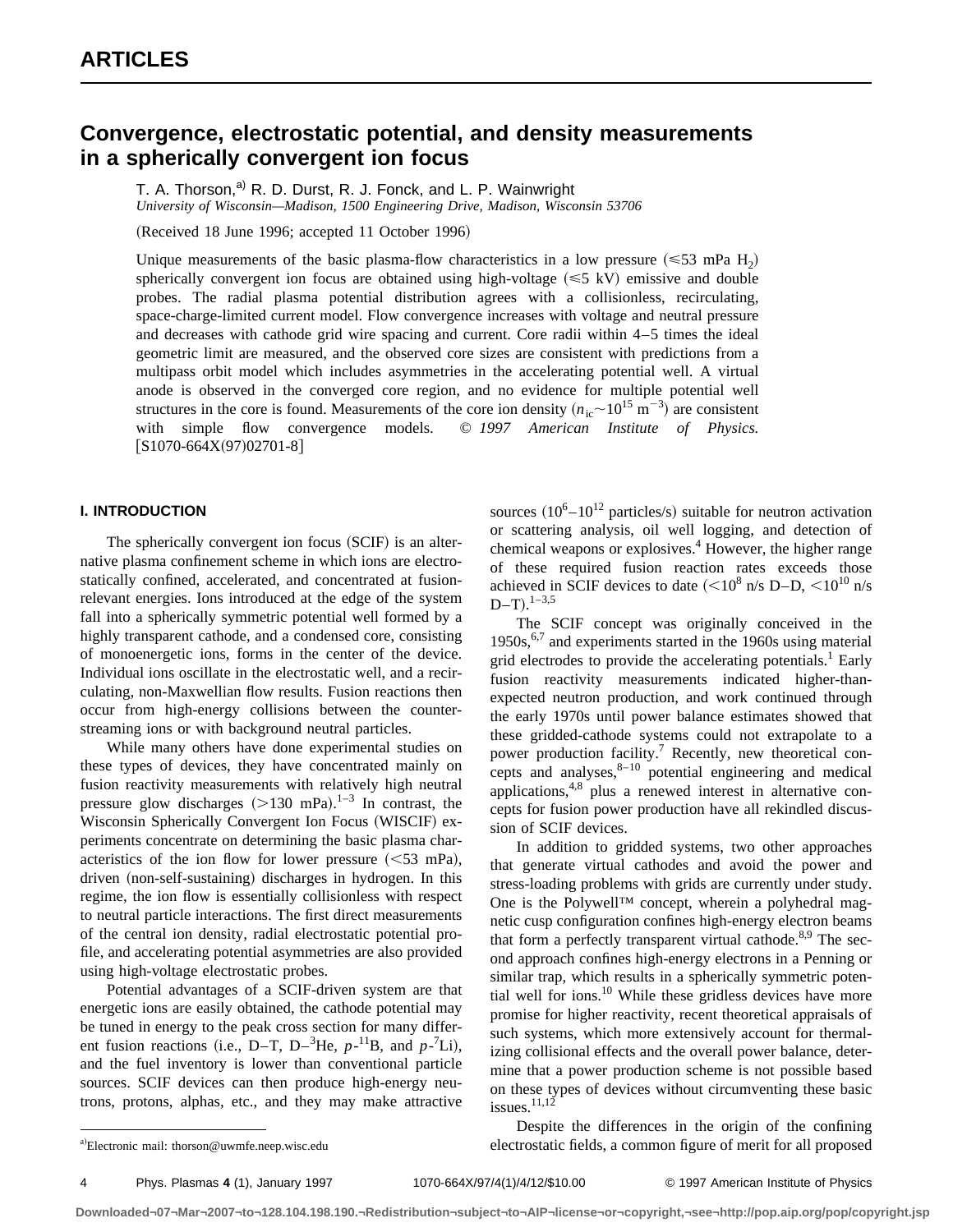SCIF approaches is the attainable degree of focusing of the ion flow at the center. This is known as the flow convergence, and it is a critical parameter for all high-reactivity designs which rely on the counter-streaming ion flows providing the system reactivity. Physical processes that may limit or determine the flow convergence include the structure of the electrostatic well in the presence of the ion flow, the magnitude of asymmetries in the confining potential, and scattering collisions with background neutrals or counterstreaming ions.

The presence of any virtual anode structure, due to excess ion accumulation at  $r \approx 0$ , can perturb the ion flow and convergence as well as change global collisional effects through changes in the ion energies locally at  $r \approx 0$ . In addition, this anode would presumably trap electrons, and some investigators, using one-dimensional theoretical models, suggest that a secondary virtual cathode may form inside the virtual anode.<sup>1,2,13,14</sup> It is further speculated that an energetic, recirculating population of ions could be trapped in this virtual cathode, which may explain the high reactivity performance of the early experiments. However, no conclusive evidence of such core potential structures has been observed experimentally, and models that relax the perfectly radial, collisionless assumption do not predict the multiple-well formation.15–17

Potential well asymmetries are usually defocusing and hence would be expected to degrade the spherical ion flow. This, in turn, leads to a more diffuse central ion core region with a correspondingly reduced fusion reactivity for SCIF devices that rely on reactions between the counter-streaming ion flows (beam–beam dominated).

The convergence to a high density core near  $r=0$  can also be significantly influenced by collisional perturbations of the recirculating ion orbits in the potential well. Nevins $11$ and Rider<sup>12</sup> predict that thermalization of ion flows through core collisions would lead to the collapse of the convergence in an idealized highly recycling central ion flow. Although the gridded experiments studied to date find a steady flow convergence, the particles are removed at a rate faster than the thermalization rate  $(i.e., via grid or charge-exchange col$ lisions, see Sec. II).

In spite of these arguments, there is little or no past experimental data on the generic behavior of the ion flow and flow convergence in SCIF devices. The purpose of the present work is to provide such critical data, which will, in turn, improve the fundamental understanding for all types of these systems. A flexible, gridded-electrode scheme is chosen for these experiments due to its relatively simple and inexpensive design, and electrostatic probes and visible imaging diagnostics are used to characterize the ion flow.

This work concentrates on relatively low density, lower energy  $(n \sim 10^{16} \text{ m}^{-3}, E_i \approx 5-20 \text{ keV})$  SCIF operation, where previous experiments indicate significant fusion reactivity.<sup>1–3</sup> Lower neutral pressure ( $\leq 53$  mPa H<sub>2</sub>), ''converged-core'' ion flows are studied in order to minimize the effects of neutral collisions on the flow convergence. The resulting discharge characteristics are also different than the glow discharge modes studied previously, and unique mea-



FIG. 1. Definitions for the four regions of interest in a SCIF device.

surements of the flow convergence, electrostatic potential, and ion density are presented here.

## **II. ELEMENTARY ION FLOW CONVERGENCE MODEL**

Understanding the behavior of the ion density and velocity distributions is critical for estimating or extrapolating the fusion reactivity of any SCIF system. To lowest order, these distributions can be approximated using an elementary collisionless ion orbit model where only radial dependencies are considered. Any perpendicular velocity of an ion is included in this model only in conserving angular momentum, and hence the radial velocity of the flowing ions is directly related to the local electrostatic potential. The ion density distribution is then determined by conserving the total ion current in the device.

The actual situation is, of course, much more involved. The local ion flow, electron distribution, and the plasma potential distribution all interact and adjust themselves accordingly to achieve a self-consistent equilibrium. This leads to deviations of the plasma potential distribution from the imposed vacuum field. For example, excess ion charge in the core region can lead to a virtual anode region there and cause scattering of the incident ions. A full description of the system in dynamic equilibrium awaits solution of the Fokker– Planck equation in the fully three-dimensional environment. However, the simple ballistic model discussed here is traditionally taken to provide a lowest-order description of the system, and it can be employed to indicate the expected scalings of critical parameters with system properties and thus provide a starting point for comparison with experiment.

In order to justify the collisionless assumption, a comparison of the various ion collision rates is needed. For the ion densities and neutral pressures studied in the WISCIF device (see Sec. IV below), the ion–neutral collision rate  $({\sim}10^5$ /s) is lower than the effective ion–cathode collision rate ( $\approx$ 2×10<sup>5</sup>/s).<sup>18</sup> The ion–ion collision rate is  $\sim$ 10<sup>-3</sup>/s for the counter-flowing ions and  $\sim 10^{4}/s$  for the co-propagating ions, and they are therefore less significant than the ion–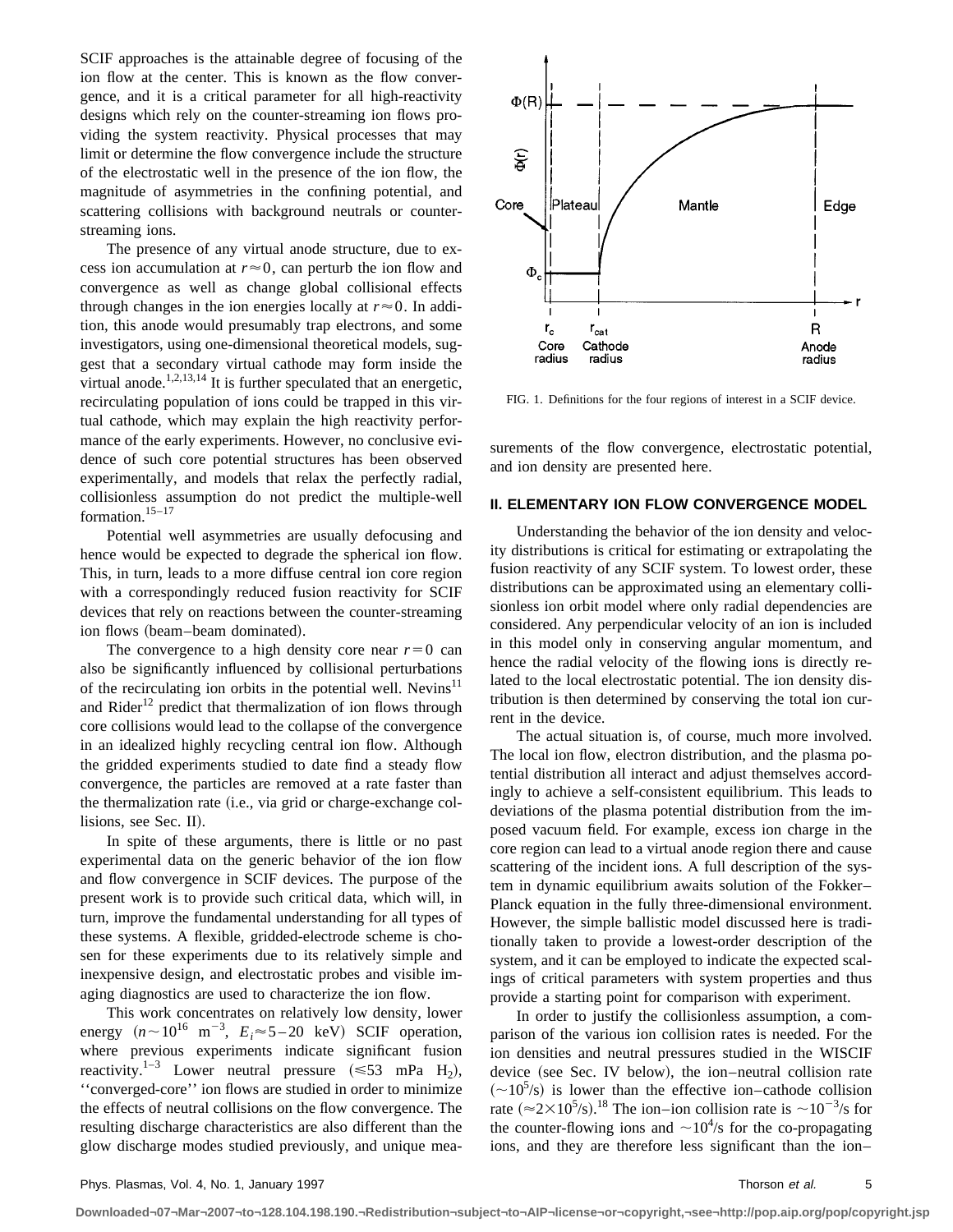

FIG. 2. Qualitative behavior of the ideal background ion velocity distributions in the lab frame for the different regions of interest (not to scale)— $(a)$ edge: cold, thermal at  $\langle v \rangle = 0$ , (b) mantle: low  $T_i$ ,  $v_r \langle v_c$ , (c) plateau:  $v_r = \pm v_c$ , (d) core: isotropic shell  $|v_r| = v_c$ . In all cases,  $T_i \le \Phi_c$ .

cathode and ion–neutral collisions.19 Since the ion lifetime is limited mainly by the transparency of the cathode, the ions essentially appear as a collisionless species until termination at the cathode.

The ion flow characteristics change throughout the SCIF system, and it is helpful to distinguish them for different regions (see Fig.  $1$ )

$$
r > R \rightarrow \text{edge},
$$
  
\n
$$
r_{\text{cat}} < r \le R \rightarrow \text{mantle},
$$
  
\n
$$
r_c < r \le r_{\text{cat}} \rightarrow \text{plateau},
$$
  
\n
$$
r \le r_c \rightarrow \text{core},
$$

where *R* is the anode radius,  $r_{\text{cat}}$  is the cathode radius, and  $r_c$ is the core radius.

Figure 2 indicates the idealized background ion distributions for the various zones identified above. For the low pressure discharges, a cold plasma is generated at the edge, and any ions moving toward the cathode are accelerated to full energy in the mantle region. The plateau zone ideally contains monoenergetic ions inside the cathode, and the core distribution consists of a thin, spherical shell in velocity space at a radius of the core velocity.

Angular momentum of the ions at the edge, due to their perpendicular thermal velocity,  $v_+(R)$ , will keep the flow from perfectly converging to  $r=0$ , but to lowest order one can assume the flow is converging to a radius  $r_c$ , defined as the core radius. All ions are assumed to be noninteracting and flow through the core with a velocity  $v_c = \sqrt{2q\Phi_c/M}$ , where  $\Phi_c$  is the electric potential in the core [for  $\Phi(R)=0$ ], *q* is the ion charge, and *M* is the ion mass. By setting the average angular momentum of the ions at the edge equal to that of the ions passing through the core,  $M\langle v_{\perp}\rangle R \approx (2/3)Mv_{c}r_{c}$ , the core radius is then given by

$$
r_c = \frac{3}{2}R \frac{\langle v_\perp \rangle}{v_c} \approx \frac{3}{2}R \sqrt{\frac{kT_{\perp i}(R)}{q\Phi_c}},\tag{1}
$$

where  $T_{\perp i}(R)$  is the edge perpendicular ion temperature. Therefore,  $r_c$  should scale as the inverse square root of  $\Phi_c$ .

Assuming no sources or sinks of particles, total current conservation demands that  $n_i(r)v(r)r^2$  = const for all *r*, where  $n_i(r)$  is the local ion density. The expected steadystate radial profile is then

$$
n_i(r) = n_i(R) \left(\frac{R}{r}\right)^2 \frac{\upsilon(R)}{\upsilon(r)} = n_i(R) \left(\frac{R}{r}\right)^2 \sqrt{\frac{E_{\parallel}(R)}{q\Phi(r)}},\qquad(2)
$$

where  $E_{\parallel}(R)$  is the radial energy of the ions at the edge.

Angular momentum conservation also prevents the ion density from diverging at  $r=0$ , and a constant density is invoked in the core to provide a lowest-order estimate. Since the effective core area is a circle of radius  $r_c$ , the core density estimate becomes

$$
n_{\rm ic} = 4n_i(R) \left(\frac{R}{r_c}\right)^2 \frac{\nu(R)}{\nu_c} = 4n_i(R) \left(\frac{R}{r_c}\right)^2 \sqrt{\frac{E_{\parallel}(R)}{q \Phi_c}}.
$$
 (3)

This model conserves average angular momentum and total particle flux, and while it fails to keep the density continuous at  $r_c$ , Eq. (3) should provide reasonable scaling estimates for comparisons with the experimental results.

By substituting for  $r_c$  from Eq. (1), an estimate for the convergence factor (ratio of core to edge density) is found from Eq.  $(3)$ 

$$
\frac{n_{\rm ic}}{n_i(R)} = \frac{16}{9} \frac{\sqrt{E_{\parallel}(R)}}{k T_{\perp i}(R)} \sqrt{q \Phi_c}.
$$
\n(4)

Therefore, the core density should optimally scale as the square root of the core potential for given edge plasma conditions.

The core density and system reactivity will ultimately depend on how much recirculating ion current can be sustained, and the resulting ion space-charge limits the magnitude of this current for steady-state systems. The ideal spacecharge-limited ion current between concentric spheres (mantle region) is

$$
I_{\text{man}} = \frac{16\pi\epsilon_0}{9} \sqrt{\frac{2q}{M} \frac{V^{3/2}}{\alpha^2}},
$$
 (5)

where  $\epsilon_0$  is the permittivity of free space, *V* is the voltage difference between the spheres, and  $\alpha$  is a geometrical factor that is related to the radii of the spherical electrodes<sup>20</sup>  $\alpha \sim \ln(r/R)$ . Assuming no sources or sinks of particles between the electrodes (consistent at low pressure and density), Eq.  $(5)$  can be solved for the voltage

$$
V(r) = \left[\frac{9I_{\text{man}}\alpha^2(r)}{16\pi\epsilon_0} \sqrt{\frac{M}{2q}}\right]^{2/3},\tag{6}
$$

where  $\alpha$  determines the radial dependence  $(\alpha \rightarrow 0 \text{ as } r \rightarrow R)$ . This equation, derived originally for solid electrodes, also holds for semitransparent grids with counter-streaming ion flows if  $I_{\text{man}}$  represents the total recirculating ion current between the spheres.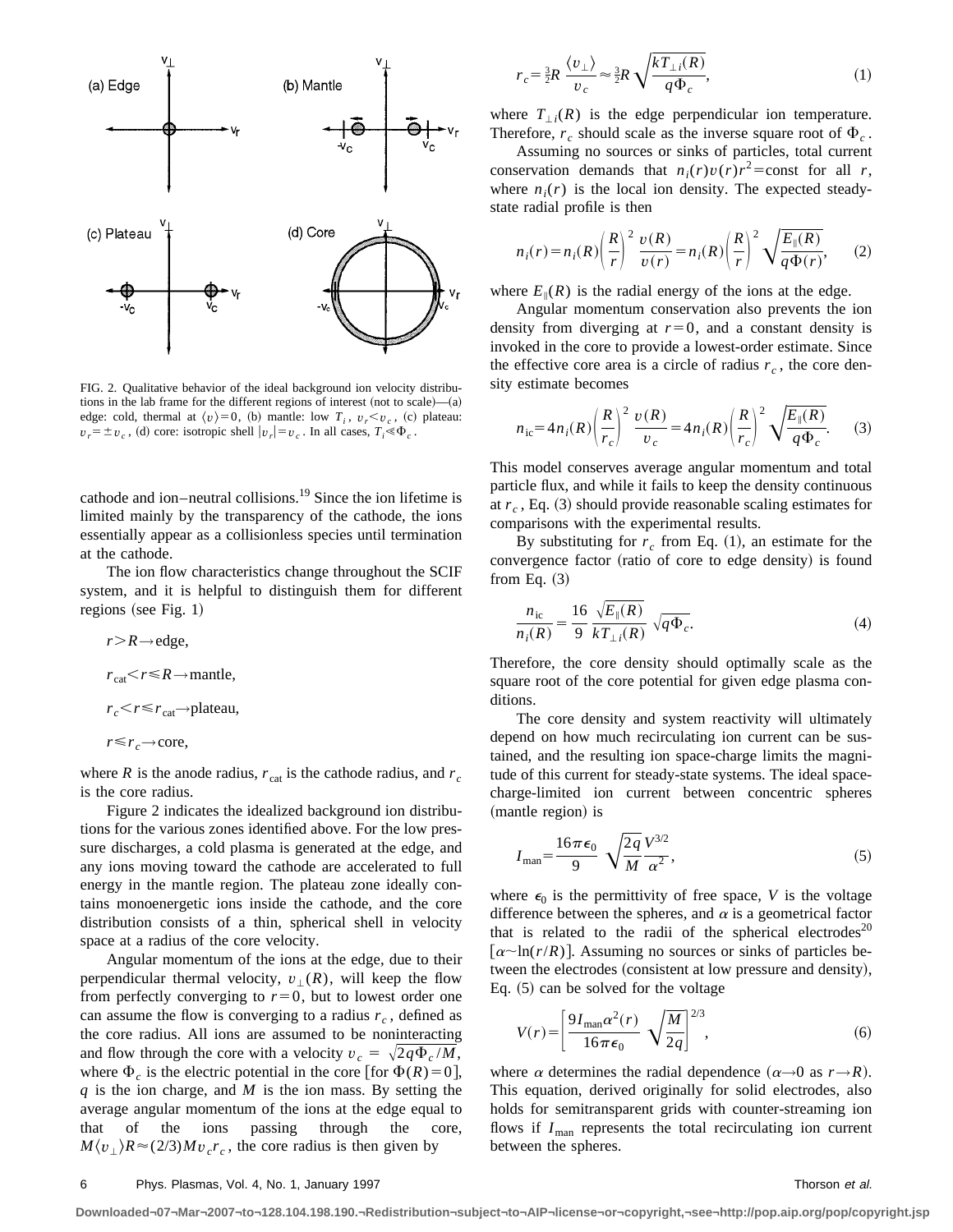

FIG. 3. Schematic of the WISCIF device including typical operating voltages. The grid dimensions listed in the figure are diameters.

For a gridded system, the amount of recirculating current is mainly limited by the effective cathode transparency. Assuming that the ions are equally likely to be lost at each pass through the cathode, the recirculation density enhancement factor,  $\xi$ , is given by<sup>21</sup>

$$
\xi \equiv \frac{I_{\text{man}}}{I_{\text{cat}}} = \frac{1}{(1 - \eta^2)},\tag{7}
$$

where  $I_{\text{cat}}$  is the ion current collected by the cathode and  $\eta$  is the geometric grid transparency  $[\eta \equiv (open \ area)/4 \pi r_{cat}^2]$ .

If the number of secondary electrons emitted from the grid due to ion impact is given by  $\delta$ , then the measured ion grid current  $(I_{\text{meas}})$  is  $(1+\delta)I_{\text{cat}}$ , and the recirculation factor relates to the measured grid current by

$$
\xi = \frac{I_{\text{man}}(1+\delta)}{I_{\text{meas}}}.\tag{8}
$$

By comparing the measured radial electrostatic potential distribution,  $V(r)$ , with Eq.  $(6)$ , the total recirculating current between the spheres,  $I_{\text{man}}$ , can be determined, and then an estimate for  $\xi$  is given by Eq. (8) using the measured grid current.

#### **III. EXPERIMENTAL APPARATUS**

The Wisconsin Spherically Convergent Ion Focus (WIS-CIF) experimental device, shown in Fig. 3, consists of three concentric, stainless-steel wire globes housed in a cylindrical vacuum vessel. An extended plasma, formed about the outermost grid, provides an ion source localized at large radii. Hot tungsten filaments (0.01 cm diameter, 5 cm long, biased at  $-80$  V) generate the primary electrons which accelerate towards the positively biased outer grid  $(+100 \text{ V})$  to collisionally ionize the background gas (typically  $H<sub>2</sub>$ ). The negatively biased middle grid  $(-80 \text{ V})$  shields these primary electrons away from the flow region and localizes the edge plasma to radii greater than 20 cm. A fine mesh with a spacing  $(0.04 \text{ cm})$  less than the local electron Debye length  $(\sim 0.1$ 



FIG. 4. A CCD camera image of the  $H_{\alpha}$  emission for a 17 kV, 80 mA converged core mode showing a 0.6 cm radius core. The grid shown is a 5.0 cm radius cathode grid with a 15° poloidal grid spacing.

cm) is placed on this grid to provide an electrostatic barrier for the electrons, and permanent magnets are arranged around the outer wall to enhance the primary electron lifetime. The innermost cathode grid  $(r_{cat} = 5 \text{ cm})$  provides the deep, accelerating potential well  $(5-17 \text{ kV})$  for the ion flow. The collected cathode current  $(20–80 \text{ mA})$  is controlled by varying the edge plasma density with the primary electron source. Ion flows were generated and sustained in this manner for pressures as low as 13 mPa in hydrogen. While these operating conditions are in no way optimized for fusion reactivity production, ion flows of this energy region do provide a suitable plasma to study the basic ion flow physics.

A spectrally filtered charge-coupled-device (CCD) is used to image the core region and provide core size estimates under variations of cathode currents, voltages, potential asymmetries, and background pressures. A tightly focused, converged-core region is readily evident near the origin of the high-voltage cathode (see Fig. 4). The size and brightness of this high-energy core varies considerably with experimental parameters, but its existence is generally robust in that it is readily attained and persists stably. While the recorded emission is likely dominated by electron-impact excitation of the background gas, the behavior of the core reflected in these images is consistent with the probe measurements in the ion core region to lowest order.

Electrostatic probes are used to characterize the plasma and ion flow in different regions of the device. A standard Langmuir probe provides the edge plasma density and electron temperature, and double or emissive probes mounted an alumina-Pyrex probe shaft for 30 kV isolation allow measurements inside the flow and core regions. Observations of the core plasma potential and density are limited to ion flows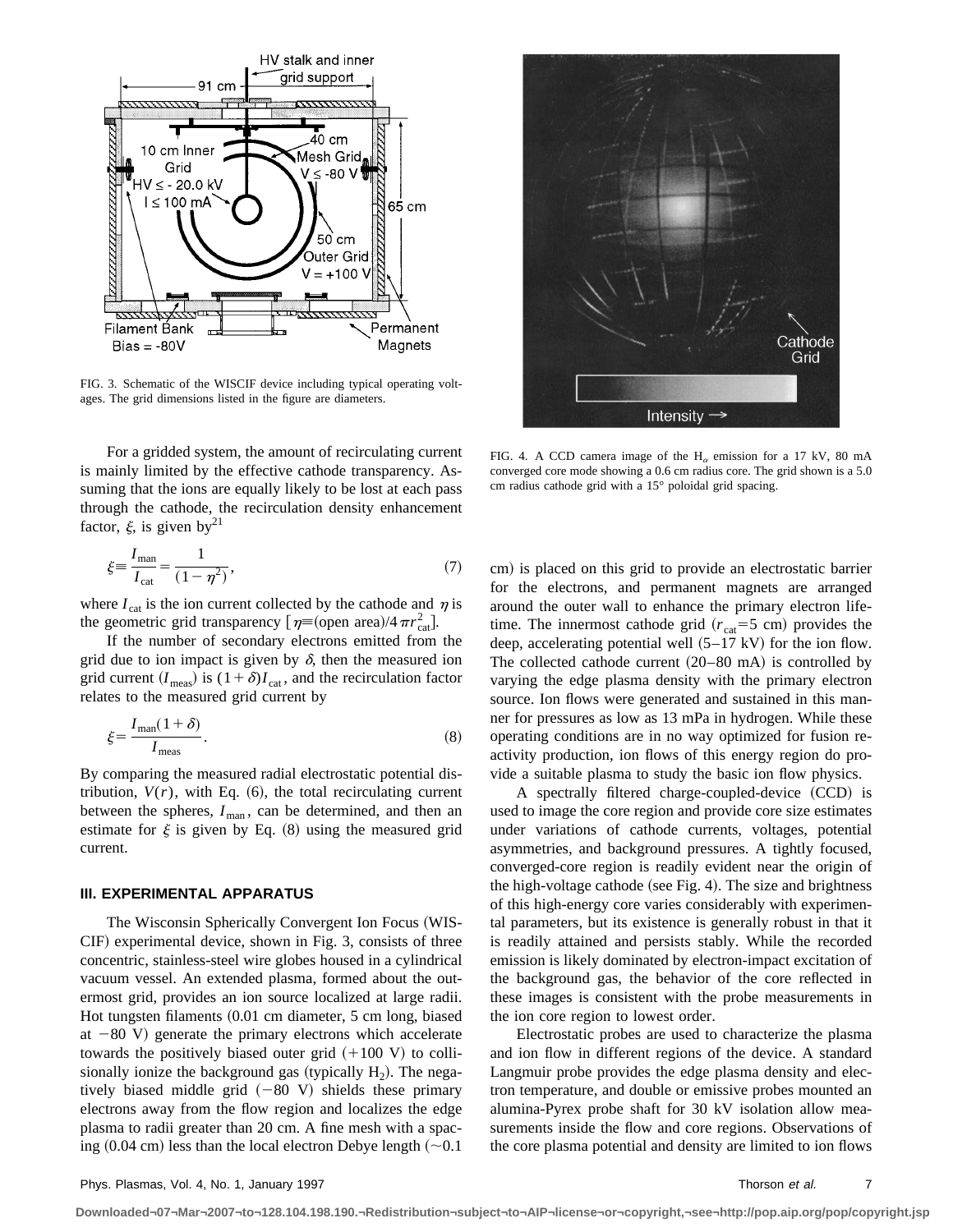

FIG. 5. Cathode current vs applied voltage for different converged core discharges showing a  $V^{3/2}$  dependence above 3 kV for each pressure range.

with energies  $\leq 5$  kV to avoid thermal destruction of the probes by the energetic ions.

The perturbation of the ion flow is a concern using this invasive diagnostic technique, but no appreciable change in the discharge characteristics (i.e., cathode voltage, current, or visible core size) is observed during the measurements. In order to minimize the disturbance of the ion flow, the probe tips only intercept  $\leq 10\%$  of the core surface area.

#### **IV. EXPERIMENTAL OBSERVATIONS**

Better models of system behavior and extrapolations of reactivity for higher voltages and currents can be developed by observing the effects of neutral pressure, asymmetries, injected current, and applied voltage on the ion velocity and density distributions. Hence, the WISCIF experiments discussed here concentrate on convergence scaling and measurements of the potential and density distributions throughout the ion flow, initially at relatively low energies where probe technology can be deployed.

#### **A. Space-charge-limited flow**

If the ion flow is sufficiently collisionless, then a spacecharge-limited flow into the high-voltage cathode would be expected. Indeed, measurements of the cathode current versus voltage (shown in Fig. 5) feature the  $V^{3/2}$  scaling consistent with Eq.  $(5)$  for voltages above 3 kV in a variety of low pressure cases. The increase observed in  $I_{\text{cat}}$  with higher pressures is indicative of the increased edge plasma density with pressure (plasma source biases were held constant).

The measured radial plasma potential distributions show detailed agreement with the space-charge potential model in the mantle region [Eq.  $(6)$ ], plus a variety of phenomena inside the central cathode grid. Figure 6 shows plots of the plasma potential, measured via an emissive probe using the inflection method, $22$  and the probe floating potential as a function of radius for a typical low pressure case  $(P=13)$ mPa  $H_2$ ,  $V_{cat}$ =5.0 kV,  $I_{cat}$ =40 mA). For these detailed probe



FIG. 6. Radial profile of the floating  $(V_f)$  and plasma  $(V_p)$  potentials for a 13 mPa,  $5.0$  kV,  $40$  mA case. Also included (solid line) is a normalized fit of the Child–Langmuir  $(C-L)$  potential distribution as expected from Eq.  $(6)$  (for  $r > r_{\text{cat}}$ ).

scans, ion flows with energies up to 5.0 kV in either 13 or 27 mPa of hydrogen fill pressure were studied, and the collected cathode currents at these conditions were either 20 or 40 mA.

A fit of Eq.  $(6)$  normalized to the observed voltage at  $r = 5.0$  cm and using an anode radius of 9.0 cm shows good agreement with the measured plasma potential profile, as seen in Fig. 6. The theoretical current limit for the included best-fit graph in Fig. 6 is 150 mA, which is 7.5 times greater than the collected ion current of 20 mA (assuming  $\delta \approx 1$ ).<sup>23</sup> This roughly agrees with the geometrical recirculation factor of 8.6 calculated from Eq. (7) for the globe used  $(\eta=0.94)$ .

Figure 7 includes comparisons of the radial potential profile against different currents and pressures, and the space-charge-limited model fits the measured data well in the mantle region. The amount of recirculating current determined as above also remains fairly constant for the three different cases studied (see Table I). The effective source radius and the voltage at  $r=5.0$  cm appear to selfconsistently adjust to provide the required space-chargelimited current density.

The observed potential at 5.0 cm is not equal to the applied 5.0 kV due to Debye shielding of the grid wires  $(\lambda_D)$ is typically measured  $\sim 0.05$  cm) and to asymmetries in the potential because of the finite wire spacing. The measurements shown in Fig. 6 are from between cathode wires, where the plasma potential is weakest. As much as a factor of 2 difference between the applied cathode voltage and the observed potential between grid wires is observed.

For neutral Maxwellian plasmas, the floating potential  $(V_f)$  of a probe is normally biased negative with respect to the plasma potential due to the higher mobility of electrons to reach the probe surface  $(I_i = I_e$  at  $V_f$ ). A comparison of the measured floating and plasma  $(V_p)$  potentials in the mantle and plateau regions of a low pressure SCIF (see Fig.  $6$ ) indicates the probe biases itself positive at the floating potential  $(V_f > V_p)$  to reflect the direct ion flow and collect the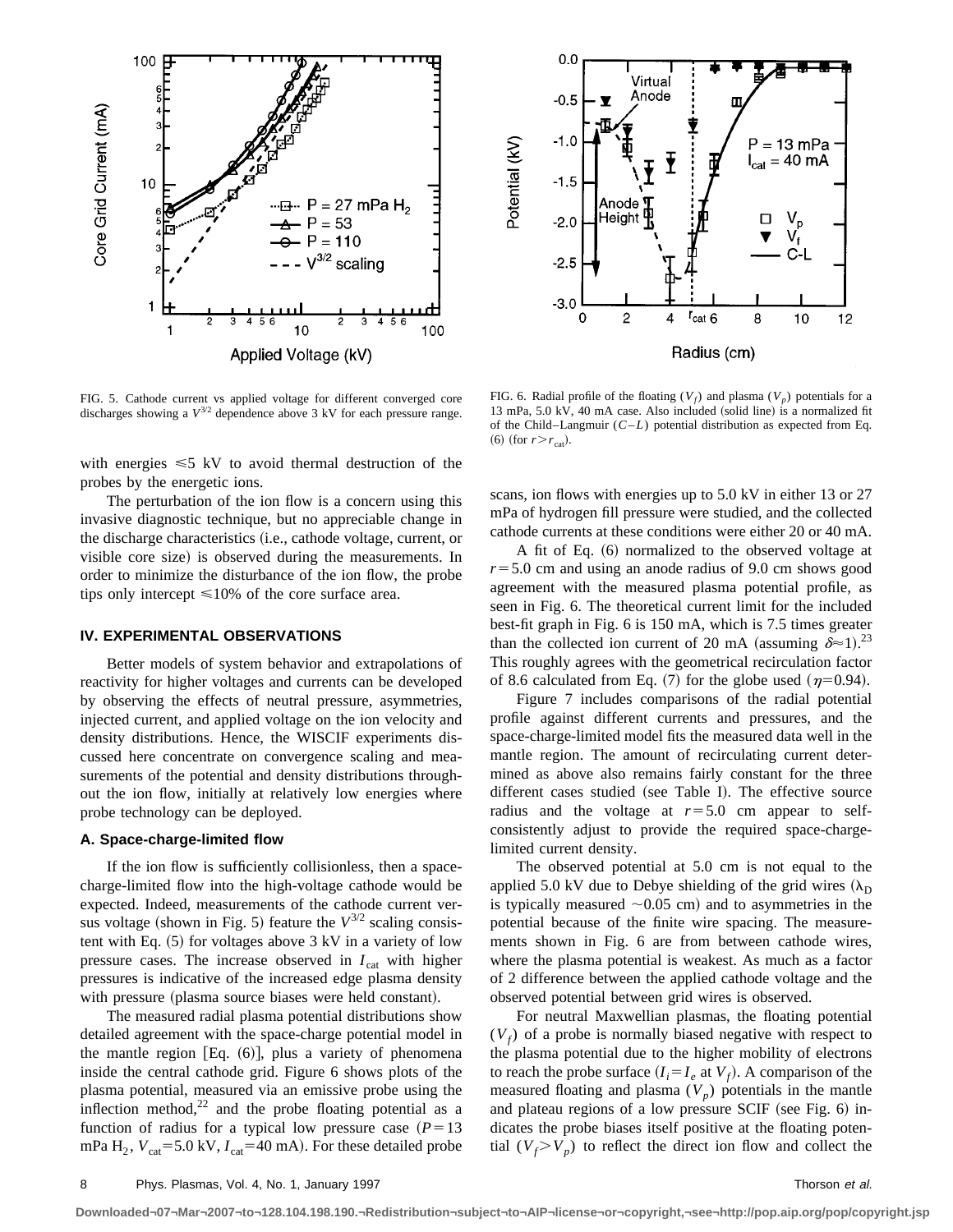

FIG. 7. Plasma potential measurements for different (a) cathode currents and (b) neutral background pressures. Included is the normalized Child-Langmuir potential distributions for  $r \ge r_{\text{cat}}$  and spline fits through the data for  $r < r_{\text{cat}}$ .

local electron saturation current. This signifies a deficiency of electron current in the ion flow, and hence  $I_i > I_e$  for these low pressure conditions. The difference between  $V_f$  and  $V_p$ is not as pronounced in the central core region, especially for higher pressure cases, which suggests a higher electron density or temperature in the core.

Figures  $6$  and  $7$  also show a virtual anode (i.e., potential hill) in the converged core region where the ion charge den-

TABLE I. Theoretical currents  $[from Eq. (5)]$  and the estimated recirculation factor for the three cases shown in Fig.  $7$  (applied cathode voltage  $=-5000 V$ .

| Pressure<br>(mPa) | Cathode grid Eff. source Eff. cathode Theoretical<br>current<br>(mA) | radius<br>(cm) | voltage<br>(V) | current<br>(mA) | Estimated<br>recirculation<br>factor |
|-------------------|----------------------------------------------------------------------|----------------|----------------|-----------------|--------------------------------------|
| 13                | 20                                                                   | 12.0           | $-2700$        | 71              | 7.1                                  |
| 13                | 40                                                                   | 9.0            | $-2300$        | 150             | 7.5                                  |
| 27                | 20                                                                   | 13.5           | $-3400$        | 71              | 7.1                                  |

sity increases due to radial convergence. A complete virtual anode  $[V(r \approx 0) = 0]$  would be expected for the case of a perfectly converging ion flow with no electrons. Under all conditions studied, the core virtual anode is a simple monotonically decreasing potential hill as *r* increases from 0 to  $r_{\text{cat}}$ . This structure agrees qualitatively with past experimental findings<sup>3</sup> and particle-in-cell (PIC) simulations that account for perpendicular flow velocities from a finite velocity spread in the edge region. $24$ 

However, the simple, purely radial flow model breaks down near the origin as the impact of perpendicular velocities becomes significant, and the ion velocity distribution approaches a spherical shell in velocity space in the core region [as shown in Fig. 2 $(d)$ ]. This effect is seen experimentally with double-probe  $I - V$  characteristics from the plateau and core regions. Since  $I_i > I_e$  in the ion flow, the double probe actually samples the energetic ion beam distribution instead of the electron distribution as in normal, nonflowing Maxwellian plasmas. The slope of the  $I-V$  trace near  $V=0$  is then related to the spread of the ion energy distribution, where a beam-like distribution leads to a large slope at  $V=0$ . Figure 8 includes three  $I - V$  characteristics taken in the plateau and core regions, and it can be seen that the slope decreases as the probe enters the core region. The sharp slope seen in the plateau region is indicative of a low-temperature or beam-like distribution, which is similar to the ideal distribution expected in that region [see Fig. 2(c)]. Similarly, the broader slope in the core region is consistent with a broad energy or isotropic distribution, which resembles the ideal spherical-shell distribution expected in the core region and shown in Fig.  $2(d)$ . The detailed structure of the ion energy distribution in the core region cannot be well determined using this measurement technique, but an obvious change in the character of the ion distribution is seen between the plateau and core regions.

#### **B. Flow convergence**

The reactivity of a beam–beam dominated SCIF device is inversely proportional to the convergence radius of the ion flow,<sup>9</sup> and it is important to understand and characterize any system parameters (i.e., accelerating well symmetry, applied voltage, injected current, neutral pressure) that may limit the flow convergence. For example, beam–beam reactivity is expected to scale with the injected current squared, but, if the core size also gets larger with current, the reaction rate will then not increase quadratically.

Several measurements indicate that the converged ion core size reduces, and hence the flow convergence is improved, as the overall current is lowered, the neutral pressure is raised, or the accelerating voltage is increased. These results are seen in Figs. 7 and 9, which show the potential structures in the core region  $(Fig. 7)$  and the half-width at half maximum (HWHM) radius of the core intensity profiles from the CCD images (Fig. 9). Figure  $7(a)$  indicates the core anode height increasing with  $I_{cat}$  while Fig. 9(a) shows an increase in HWHM with  $I_{cat}$ . Figures 7(b) and 9(b) indicate a strong decrease of the core size with neutral gas pressure  $(P)$ , and Fig. 9(b) also indicates a decrease of the core size with applied voltage  $(V_{cat})$ .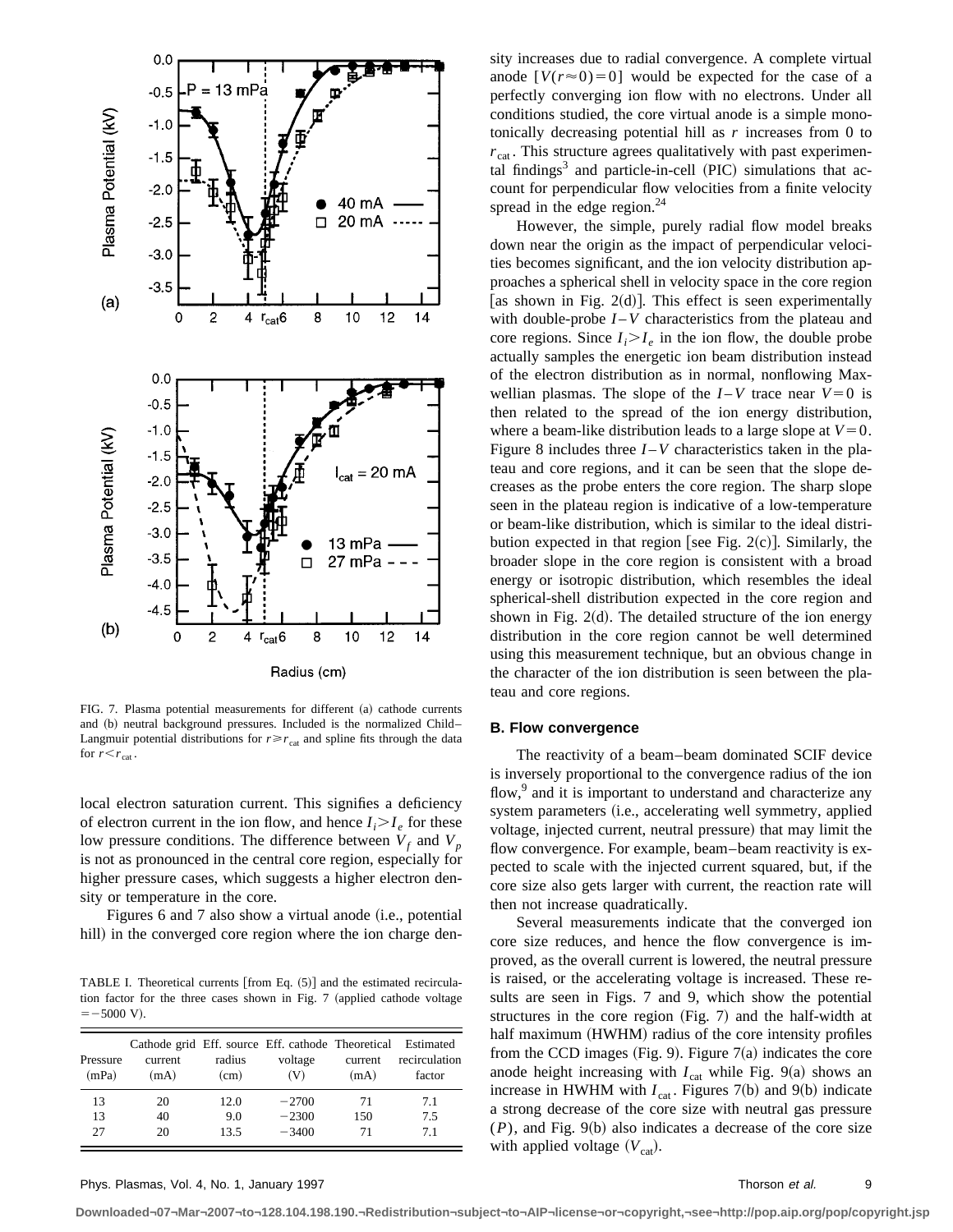

FIG. 8. Double-probe *I*-*V* characteristics for different radii near and inside the converged core region.

For comparison, the ideal geometric limit given by Eq.  $(1)$  is also included in Fig. 9 $(a)$ . In all cases, the observed core size is larger than the ideal limit, but the tightest cores of 0.6 cm radius are within a factor of 4–5 of the limit for those conditions ( $V_{\text{cat}}=10 \text{ kV}$ ,  $\Phi_c \sim 5 \text{ kV}$ ,  $T_{i\perp} \sim 0.1 \text{ eV}$ ,  $R = 20$  cm).<sup>25</sup>



FIG. 9. Core size measurements for 45°, 30°, and 15° poloidal spacing grids as derived from the HWHM of the visible  $(H_{\alpha})$  core emission for variations of (a) cathode current and (b) cathode voltage. Included is the estimated geometric convergence estimate from Eq. (1).

The decrease observed in  $r_c$  with  $V_{\text{cat}}$  is much faster than the inverse square root scaling expected from Eq.  $(1)$ , and the most likely cause of this nonideal convergence behavior is asymmetries in the electrostatic potential from the finite grid wires of the cathode. The potential near the cathode grid wires is more negative than its value between grid wires (as discussed above in Sec. IV  $A$ ), and this results in a significant perpendicular force on the ions toward the wires. In addition, the region of highest acceleration for the flow is at radii nearest the cathode, where these large irregularities in the potential are also found. The magnitude of these potential variations decreases as the grid wire spacing decreases, and therefore finely spaced grids  $(e.g., 15°$  poloidal spacing) would be expected to yield smaller core sizes than more coarsely spaced  $(45^{\circ}$  spacing) grids.

Indeed, the observed core sizes decrease with decreasing grid spacing, and Fig. 9 includes comparisons of the core size scalings for differently spaced grids. Intensity profiles through the core region for the 45° and 15° poloidal spacing grids are shown in Fig. 10, which perhaps most dramatically shows the dependence of core size on potential well asymmetries. Here, a factor of 2.5 reduction in core size results from tripling the density of grid wires on the cathode and holding all other parameters fixed. Note that by increasing the grid wire density, the grid transparency, and hence the amount of recirculating current, decreases. The measured HWHM tends to decrease with decreasing current, but this effect is not strong enough to account for the factor of 2.5 observed. Therefore, the observed enhancement of convergence is mainly due to the improved symmetry of the accelerating potential well.

By rotating the cathode globe past a fixed emissive probe, the poloidal variations in the plasma potential are measured. Figure 11 shows the angular variation of the plasma potential for data taken at  $r = 5.0, 5.5$ , and 8.0 cm for the 53 mPa,  $I_{\text{meas}}$ =20 mA case. For comparison, the expected vacuum-field variations due to the longitudinal grid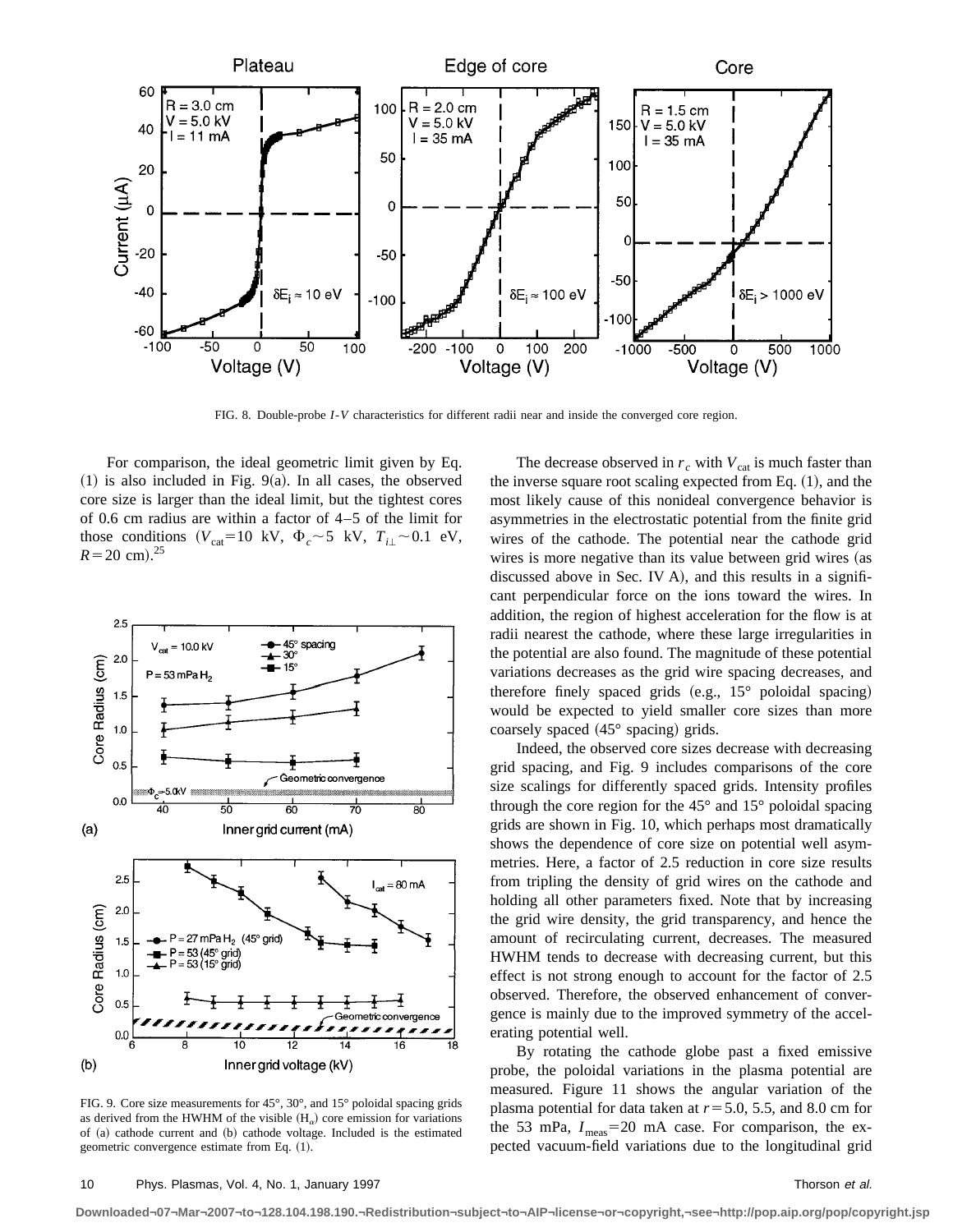

FIG. 10. Visible emission intensity profiles for the (a)  $45^{\circ}$  and (b)  $15^{\circ}$ poloidal spacing grids.

loops are included using superposition of the potential distribution of a single loop, given by<sup>26</sup>

$$
\Phi(r,\theta) = q \sum_{l=0}^{\infty} \left( \frac{r_<^l}{r_>^{l+1}} \right) P_l(0) P_l(\cos \theta), \tag{9}
$$

where  $P_l$  is a Legendre polynomial, and  $r<sub>0</sub>$  and  $r<sub>0</sub>$  are the lesser/greater of the field and loop radii. The corresponding vacuum potential calculations from Eq.  $(9)$  are also indicated using the value of *q* that best fits the data for each of the three different radii. These normalized vacuum and measured plasma potentials match very well for the conditions shown in Fig. 11, which is generally true for all cases investigated.

The discrepancy near the wires is due to local Debye shielding which is not accounted for in Eq.  $(9)$  above. The data at  $r = 5.0$  cm hence indicates a shielding of  $\approx 400$  V, and the amount of shielding appears to strongly depend on the grid current and background neutral density. This is shown in Table I through the dependence of the effective cathode voltage  $(V_{\text{eff}})$  on pressure and current (less negative  $V_{\text{eff}}$  represents larger shielding). Qualitatively, a larger amount of shielding near the wires results in poorer flow convergence,



FIG. 11. Plasma potential measurements vs poloidal angle for a 5.0 kV, 20 mA, 53 mPa ion flow at radii of 5.0, 5.5, and 8.0 cm. Grid wires are spaced at 0° and 30° for this cathode.

for ions will have less energy entering the core region and the larger potential gradients near the wires will scatter the ions further. This effect therefore contributes to and may account for the observed core size scalings with pressure and current.

### **C. Core density**

Measurements of the core density employ a scannable floating double probe. However, shadowing of the recirculating ion flow by the radial alumina probe shaft leads to an underestimation of the ion density, and the measured electron saturation current,  $i_{\text{sat}}$ , is therefore corrected by the recirculation factor,  $\xi$  [from Eq. (7)], to account for the shadowing effect and provide an upper limit for the ion density from these measurements (in this case,  $\eta \approx 0.91$  and  $\xi = 5.8$ ). Since  $V_f \sim V_p$  in the core, the ion current  $(I_i = en_i v_i A_p)$  approximately equals  $i_{\text{sat}}$ , and the ion density is then given by

$$
n_i = \frac{\xi i_{\text{sat}}}{eA_p} \sqrt{\frac{M}{2q\Phi_p}},\tag{10}
$$

where  $A_p$  is the probe area (=5.9×10<sup>-6</sup> m<sup>2</sup>). For the core in Fig. 8,  $i_{sat} \ge 150 \mu A$  and  $\Phi_p = 2500 \text{ V}$ , giving the ion density calculated from Eq. (10) to be  $\ge 1.3 \times 10^{15}$  m<sup>-3</sup>.

Another approximation of the core density is given by the measured current collected at the cathode grid. For a gridded system, the effective cathode transparency  $(\eta)$  leads to a fractional loss of the current between the mantle  $(I_{\text{man}})$ and core  $(I_c)$  regions, and hence,  $I_c = \eta I_{\text{man}}$ . Using the definition of the recirculation factor [Eqs.  $(7)$  and  $(8)$ ],  $I_c$  can be related to the measured grid current  $(I_{\text{meas}})$  by

$$
I_c = \eta I_{\text{man}} = \frac{\eta \xi I_{\text{meas}}}{(1+\delta)} = \frac{\eta I_{\text{meas}}}{(1-\eta^2)(1+\delta)},
$$
(11)

#### Phys. Plasmas, Vol. 4, No. 1, January 1997 **Thorson et al.** 11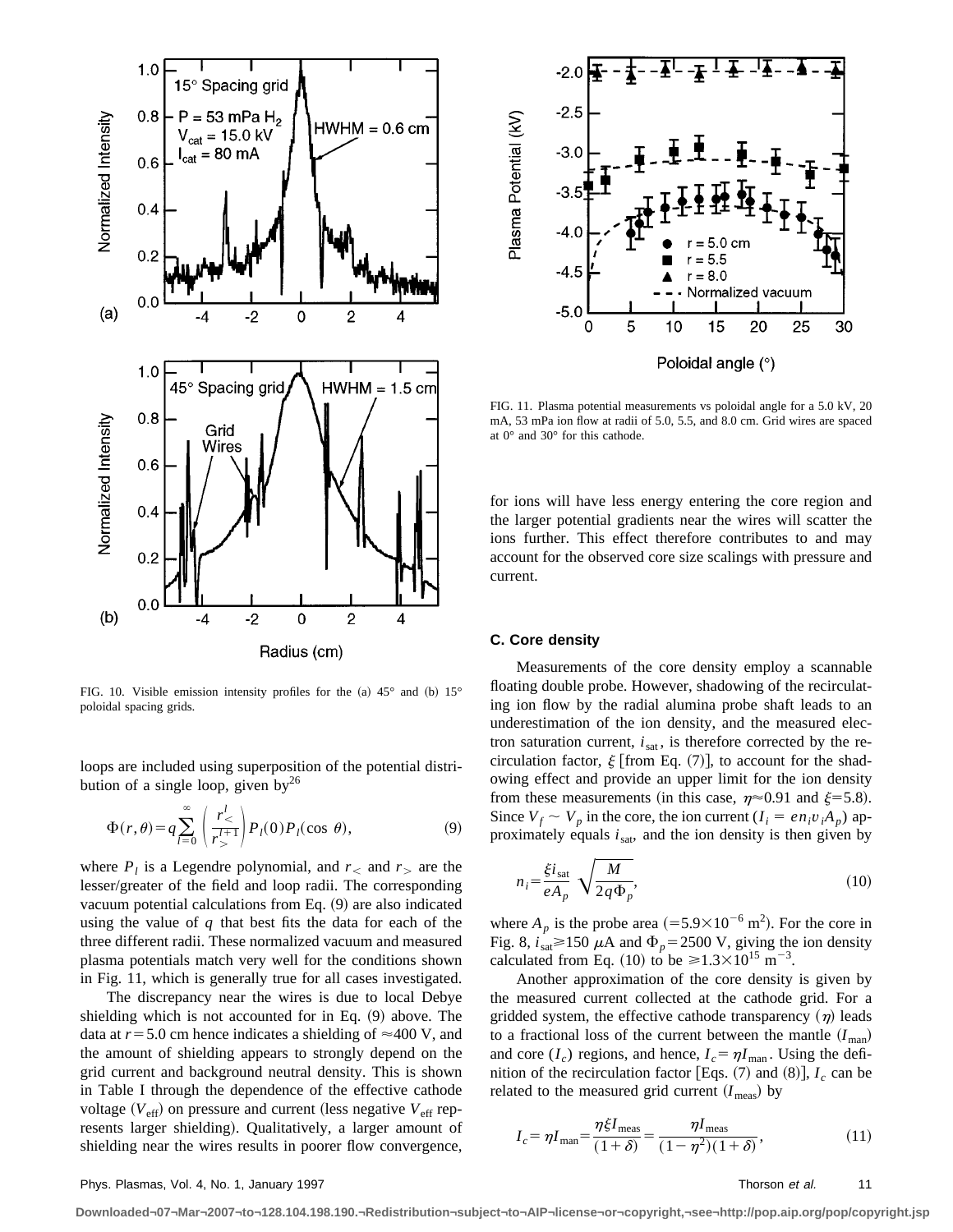TABLE II. Core ion density measurements and calculations  $(m^{-3})$  for a 5 kV, 35 mA ion flow at 53 mPa.

| Double probe         | Cathode current    | Pyrometric           | Simple flow model    |
|----------------------|--------------------|----------------------|----------------------|
| measurement          | estimate           | estimate             | estimate             |
| Eq. $(10)$           | Eq. $(12)$         | Eq. $(13)$           | Eq. $(3)$            |
| $1.3 \times 10^{15}$ | $1.0\times10^{15}$ | $1.5 \times 10^{15}$ | $0.9 \times 10^{15}$ |

which can also be related to the core density since  $I_c = en_{ic}v_c \pi r_c^2$ . Therefore, the expected core density for a particular grid current is

$$
n_{\rm ic} = \frac{\eta I_{\rm meas}}{(1 - \eta^2)(1 + \delta)} \left(\frac{1}{e v_c \pi r_c^2}\right). \tag{12}
$$

Again assuming  $\delta \approx 1$  and  $\Phi_c \approx 2500$  V for these conditions  $(r_c = 1.6$  cm for this 5 kV, 35 mA discharge), Eq. (12) gives a core density of  $1.0 \times 10^{15}$  m<sup>-3</sup>.

Another estimate of the core density is provided by pyrometric measurements of a single alumina probe tip inserted into a higher energy core. The tip temperature can reach over  $2200 \degree C$  for a 10 kV, 80 mA discharge and, assuming that the power deposited is solely radiated away, then the ion density can be calculated from power balance on the probe tip

$$
n_i \approx \frac{P_{\text{rad}}}{v_i E_i} = \frac{\epsilon \sigma T_{\text{probe}}^4}{\sqrt{2/M} (q \Phi_c)^{3/2}},\tag{13}
$$

where  $\epsilon$  is the emissivity of the alumina  $(\approx 0.7)$ ,  $27 \sigma$  is the Stefan–Boltzmann constant, and  $T_{\text{probe}}$  is the surface temperature of the probe. For the 10 kV case, where  $q\Phi_c \approx 5000$ eV and  $T_{\text{probe}} \approx 2500 \text{ K}$ ,  $n_{ic}$  is approximately  $1.9 \times 10^{15} \text{ m}^{-3}$ . For these conditions, Eq.  $(12)$  also predicts a core ion density of  $1.5 \times 10^{15}$  m<sup>-3</sup> ( $r_c \approx 2.1$  cm for 10 kV, 80 mA; 45° spacing grid,  $\eta=0.94$ ), which is in good agreement with the pyrometric estimate.

A fourth estimate of the core ion density is given by the simple flow model [from Eq.  $(3)$ ]. The edge density  $(r=20)$ cm) was measured with a standard Langmuir probe to be  $2.2 \times 10^{14}$  m<sup>-3</sup> for the 5 kV, 35 mA case described above, but the value of  $E_{\parallel}$  at 20 cm needed for Eq. (3) is yet undetermined. If the edge plasma behaves as a uniform plasma, then the ions will fall into the accelerating potential boundary at the local Bohm velocity  $\lceil \text{or } E_{\parallel}(R) = 0.5T_e \approx 5 \text{ eV}$ . However, since the edge plasma has different boundary conditions (biased grids) than a typical uniform plasma, it is not clear the ions actually will enter the accelerating region at the Bohm speed. A minimal estimate is given by the ion thermal velocity [or  $E_{\parallel}(R)$  ~ 0.1 eV]. Therefore the predicted core density from Eq. (3) is  $6.1 \times 10^{15}$  m<sup>-3</sup> if  $E_{\parallel}(R) = 5$  eV or  $0.9 \times 10^{15}$  $m^{-3}$  if  $E_{\parallel}(R) = 0.1$  eV (again using  $r_c = 1.6$  cm,  $\Phi_c \approx 2500$  $V$ ).

These varied core density measurements and calculations are shown in Table II, with the pyrometric estimate scaled to the conditions of the double-probe measurements using Eq.  $(12)$ . These values of the core ion density indicate an overall increase in density by a factor of 5–10 compared to the edge plasma.

In general, the increase in core density, compared to the cold edge density, is in relatively good agreement with the simple estimate given by Eq.  $(3)$ , and hence the ion density appears to follow classical expectations at the conditions studied.

# **V. DISCUSSION AND CONCLUSIONS**

The plasma potential measurements for the low pressure ion flows discussed above are consistent with a collisionless, space-charge-limited flow model in the mantle region. In addition, both the effective source radius  $(R_{\text{eff}})$  and cathode voltage  $(V_{\text{eff}})$  adjust accordingly to provide the required current density for the edge conditions. Table I shows that, as expected from the space-charge model,  $R_{\text{eff}}$  decreases (through  $\alpha$ ) as  $I_{\text{cat}}$  increases (at constant  $V_{\text{cat}}$  and *P*), but note that  $V_{\text{eff}}$  also decreases. This is attributed to enhanced shielding of the cathode grid wires by the increased local plasma density at higher currents. The increase in  $V_{\text{eff}}$  and  $R_{\text{eff}}$  for increased pressure (at constant  $V_{\text{cat}}$  and  $I_{\text{cat}}$ ) is also consistent with the space-charge model, for  $R_{\text{eff}}$  increases to offset the increased edge plasma density and  $V_{\text{eff}}$  observed at higher pressure.

The symmetry and depth of the accelerating potential well improve with increasing cathode voltage and pressure and with decreasing current and grid wire spacing, which results in improved ion flow convergence (cf. Figs. 9 and 10). The decrease in core size with voltage is much more rapid than the inverse-square-root expectation from Eq.  $(1)$ . In addition, the data shown in Fig.  $9(b)$  suggest that the converged core size may saturate at a level still 4–5 times higher than the geometric convergence expectation from Eq.  $(1)$ . Hence, Eq.  $(1)$  does not adequately predict the ion flow convergence due to the large asymmetries in the accelerating potential well, and the expected core density scaling from Eq.  $(4)$  would be invalid as well.

To better estimate the expected core size in the presence of the observed potential variations, a Monte Carlo simulation of single ion orbits in an asymmetric potential well is used. For these calculations, a two-dimensional model of the plasma potential is generated using a space-charge-limited distribution in the mantle region and a Gaussian-shaped virtual anode inside the cathode grid. The magnitude of the asymmetries in the model is determined using the variations in the vacuum fields given by the superposition of the fields generated by the longitudinal loops of the cathode grid  $\lceil$ as described in Sec. IV B, Eq.  $(9)$ ]. The model potential also takes into account Debye shielding of the cathode near the grid wires.

The average radius of closest approach,  $\langle r_i \rangle$ , of 2500 test particles estimates the converged core size and is defined for each transit *i* of the ions through the core region. The resulting average core size,  $\langle r_c \rangle$ , is then obtained by averaging over all transits weighted by the fraction of particles making the particular transit  $(N_i)$ 

$$
\langle r_c \rangle = \frac{\sum_i N_i \langle r_i \rangle}{\sum_i N_i},\tag{14}
$$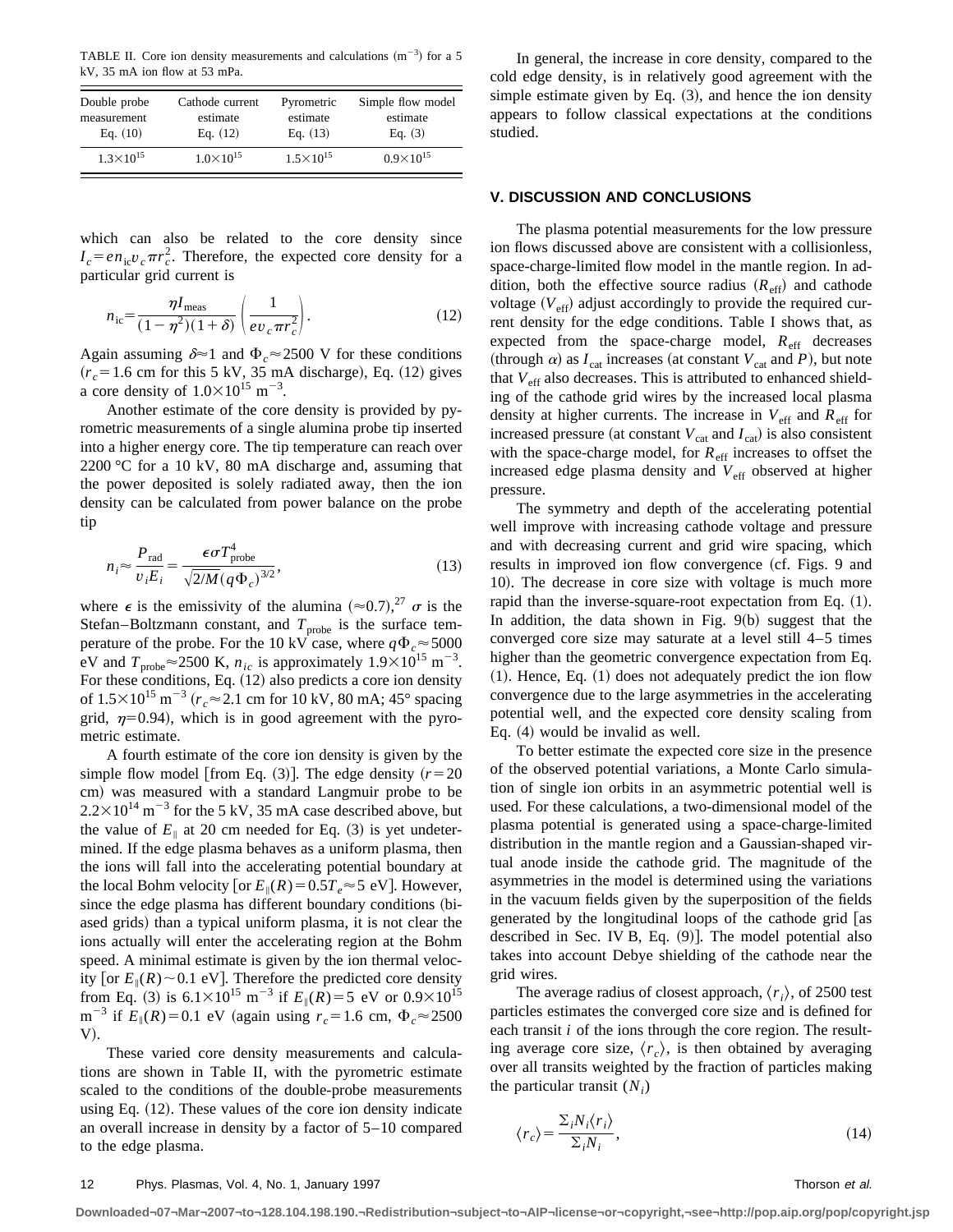



FIG. 12. Core size estimates vs the number of transits through the core region derived from Monte Carlo simulations of ion trajectories in a twodimensional asymmetric well. Included are the ideal convergence estimate and the observed core size for the 27 mPa, 5.0 kV, 20 mA ion flow.

where *i* is the transit number index. The results of such calculations for the 27 mPa, 5.0 kV, 20 mA case studied in Sec. IV are shown in Fig. 12. The values of  $\langle r_i \rangle$  for the test ion population are plotted as a function of the number of transits through the core, and for comparison, the ideal geometric core size, the measured core radius, and  $\langle r_c \rangle$  are also included in Fig. 12.

As expected, the average core size increases with the number of transits, confirming that the grid asymmetries rapidly defocus the ion trajectories. The convergence also rapidly degrades from the ideal convergence expectation as the number of passes through the system increases. In addition,  $\langle r_i \rangle$  approaches the measured core size as the number of transits through the core region approaches the experimental recirculation factor ( $\xi=8.6$ ). In all cases studied, the simulation predicts either a smaller or equivalent core size compared to experiment, and therefore this single particle orbit estimate is consistent with the measured core size, given the observed equilibrium potential structure in the core region and the asymmetries in the accelerating potential well.

To further confirm the effect of the accelerating potential well symmetry on convergence, the results of Monte Carlo simulations for three different cathode grid wire spacings are shown in Fig. 13. The simulations predict smaller core sizes with reduced grid spacing, which is also observed experimentally [cf. Fig.  $9(a)$ ].

However, the experiments using the 15°, 30°, and 45° grid spacings do not keep the grid transparency constant  $(\eta)$  $=0.85$ , 0.91, and 0.94, respectively), and the resulting change in the recirculation factor also influences the flow convergence by changing the average number of transits an ion makes through the asymmetric fields. The simulation then predicts that  $\langle r_c \rangle$  = 0.6, 1.0, and 1.4 cm for the 15°, 30°, and  $45^{\circ}$  spacing grids, respectively (see Fig. 13), which is consistent with the variations seen experimentally  $[cf. Fig.$  $9(a)$ ].

FIG. 13. Core size results calculated from the Monte Carlo ion trajectory simulations for 15°, 30°, and 45° cathode grid spacings. Included are the estimates of  $\langle r_c \rangle$  calculated from Eq. (14) using the experimental cathode transparencies for determining *Ni* .

The simulation results in Fig. 13 suggest that each of these effects contributes equally to the predicted core size variations. Therefore, it is the combination of the improved well symmetry with decreasing grid spacing and the reduced recirculation factor from the decreased grid transparency that accounts for the observed dependence of the flow convergence with the cathode geometry.

This collisionless model neglects the effects from neutral interactions, but a significant decrease in core radius is observed with increasing neutral pressure  $[cf. Fig. 9(b)].$  Emissive probe measurements indicate that the depth and symmetry of the accelerating potential well improve with increasing pressure. This alone may account for the observed improvement in convergence, but ion-neutral collisions may also affect the overall convergence.

For example, if ion–neutral collisions remove a fraction of the recirculating ions from the system  $(e.g., via charge$ exchange), then the effective number of transits through the asymmetric fields would be reduced, and the Monte Carlo simulations suggest that a smaller core size would then be expected (see Fig. 12). The effective system transparency against charge-exchange collisions, defined as the percentage of the ion flow that does not charge-exchange on its transit to the core, ranges from 0.97–0.95 for the experimental conditions studied  $(13-27 \text{ mPa})$ .<sup>18</sup> This indicates that, although the ions are primarily lost to the cathode grid  $(\eta=0.94)$ , charge-exchange collisions could significantly reduce the amount of recirculating ion current, and smaller converged core sizes would then result as the background pressure increases. However, the estimated recirculation factor stays relatively constant between the 13 and 27 mPa, 20 mA cases (see Table I), which suggests that charge-exchange does not reduce the overall system transparency for these low pressure conditions.

It is also possible that after gaining significant angular momentum from the asymmetries in the accelerating well,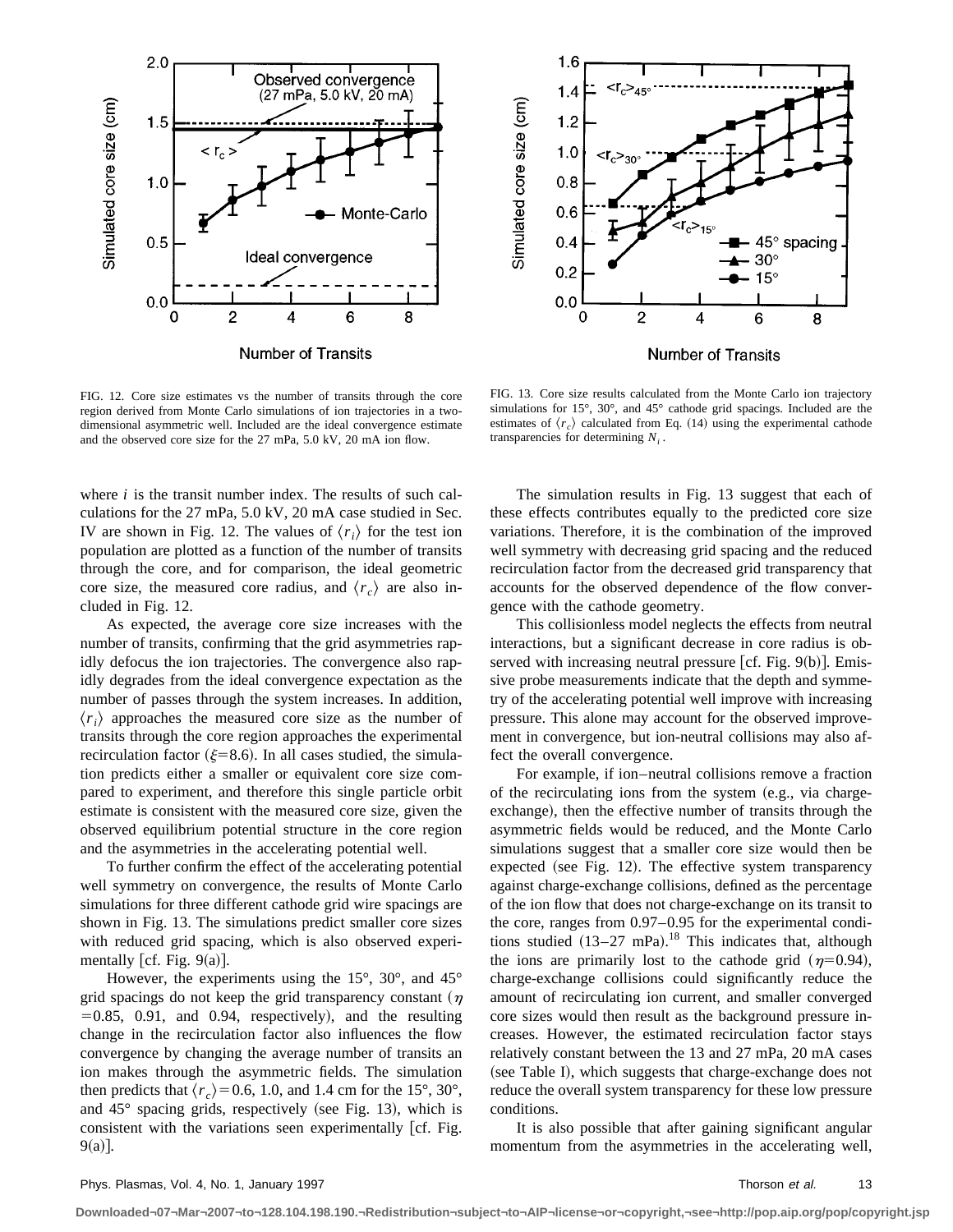ions may then collide with neutrals at the edge radial turning points. This would help thermalize the ion distribution there, and the resultant reduction of the ion angular momentum allows each transit of the ion through the core to appear as an undisturbed first transit. The experimental edge collisional mean-free-paths are consistent with this argument for the pressure ranges studied  $(\lambda \approx 25-50 \text{ cm})$ .<sup>18</sup> However, further experimental evidence (e.g., measurements of the perpendicular ion temperature versus pressure) is needed to confirm the relevance of these neutral collisional effects.

In present gridded systems, convergence is not important since beam-target fusion reactions dominate the reactivity of these devices, as evidenced by the linear scaling of reactivity with the cathode current. $1-3$  In fact, convergence may reduce the reactivity by forming a virtual anode that reduces the energy, hence decreasing the probability for fusion, of the ions at the center. However, good convergence is required to achieve optimal beam–beam reactivity scaling for the applications that require higher fusion reaction rates, and the importance of symmetry in determining convergence places a constraint on any SCIF device planned for these applications. The observed loss of convergence with decreasing pressure and increasing current makes achieving significant beam– beam scaling far less favorable.

A single virtual anode is measured by the emissive probe in the core region, but no evidence of multiple-well structures is observed in the WISCIF experiments under the iondominated, low pressure conditions discussed here. Some computer simulations, performed by other investigators, show multiple-well formation, but these models assume perfectly symmetric accelerating potentials.<sup>1,13,14</sup> However, the experiments indicate that any detailed potential structure near  $r=0$  would be washed out due to the angular momentum of the ions gained from the asymmetries in the accelerating region.

Presumably, the virtual anode near  $r=0$  can act as an efficient trap for warm electrons, and it may allow the trapped electrons to be heated to temperatures on the order of the anode height (shown in Fig. 6 as the difference between the potential at  $r=0$  and the most negative potential inside the cathode) via electron–ion collisions. However, the measured probe floating potentials are more positive than the plasma potential, which signifies that the local ion current to the probe is larger than the electron current at the plasma potential. Any hot electron population must be of much lower density than the local ion density for  $I_e$  to remain less than  $I_i$  at the plasma potential.

While these experiments were carried out at lower voltages and densities than needed for applications, these results at low pressure indicate that the generic ion flow behavior is essentially collisionless and classical at the conditions studied. In order to study the more application-relevant ion energies and densities, new techniques will need to be developed to diagnose the higher energy density systems.

### **VI. SUMMARY**

These results represent, to the best of our knowledge, the first detailed evaluation of the ion flow characteristics in the low-pressure, converged-core regime of a spherically convergent ion focus. Measurements of the electrostatic potential distribution throughout the WISCIF device show detailed agreement with a recirculating space-charge-limited flow model and indicate the ions dominate the system at these low pressures  $(<53$  mPa). A virtual anode structure forms in the converged core, due to the enhanced ion density in that region, but no evidence of multiple potential well structures is seen for the conditions under study. Camera imaging and plasma potential measurements in the core region show that flow convergence improves with increasing voltage, pressure, potential well symmetry, and decreased current. The tightest observed core sizes  $(r_c = 0.6 \text{ cm})$  are within a factor of  $4-5$  of the ideal geometric limit given by Eq.  $(1)$  and are consistent with a collisionless multipass orbit model prediction given the degree of asymmetries measured in the accelerating potential well. Core density measurements show a factor of  $\sim$ 10 increase in ion density in the core region, which agrees with a simple flow conservation model.

Understanding the influence of the virtual anode on the flow dynamics is an important issue for high-density systems. The height of the anode will significantly affect the density, reactivity, and collision rates in the core, and bremsstrahlung and ion–electron collisional energy losses there will reduce the efficiency and performance of the highdensity systems. Future work will concentrate on these issues and on determining the influence of flow convergence, ion– neutral collisions, and cathode voltage, current, and geometry on the system reactivity at application-relevant energies and densities (i.e.,  $V_{\text{cat}} \approx 75 \text{ kV}, n_{\text{ic}} \sim 10^{17} \text{ m}^{-3}$ ) for deuterium plasmas.

# **ACKNOWLEDGMENTS**

The authors would like to thank R. Ashley, R. Buckles, and B. Foucher for their technical assistance and N. Hershkowitz, R. Hirsch, G. Kulcinski, G. Miley, R. Nebel, W. Nevins, and J. Santarius for their useful discussions and contributions on this matter.

This work was supported, in part, by the Electric Power Research Institute under agreement No. 6424-51010 and the University of Wisconsin College of Engineering.

- ${}^{1}$ R. Hirsch, J. Appl. Phys. **38**, 4522 (1967).
- 2G. H. Miley, J. Nadler, T. Hochberg, Y. Gu, O. Barnouin, and J. Lovberg, Fusion Technol. **19.** 840 (1991).
- 3J. H. Nadler, G. H. Miley, Y. Gu, and T. Hochberg, Fusion Technol. **20**, 850 (1991).
- 4J. H. Nadler, G. H. Miley, Y. Gu, and T. Hochberg, Fusion Technol. **21**, 1639 (1992).
- ${}^5$ A. L. Gardner, D. M. Hatch, A. I. Y. Chan, and R. P. Evans, Ann. (N.Y.) Acad. Sci. 251, 179 (1975).
- $6W$ . C. Elmore, J. L. Tuck, and K. M. Watson, Phys. Fluids  $2$ , 239 (1959).
- $T$ T. J. Dolan, Plasma Phys. Controlled Fusion 36, 1539 (1994).
- <sup>8</sup>R. W. Bussard, Fusion Technol. **19**, 273 (1991).
- $^{9}$ N. A. Krall, Fusion Technol. **22**, 42 (1992).
- $10$ D. C. Barnes, R. A. Nebel, and L. Turner, Phys. Fluids B 5, 3227 (1993).
- <sup>11</sup>W. M. Nevins, Phys. Plasmas 2, 3804 (1995).
- <sup>12</sup>T. H. Rider, Phys. Plasmas 2, 1853 (1995).
- $13B$ . E. Cherrington, J. T. Verdeyen, and D. A. Swanson, Ann. (N.Y.) Acad. Sci. 251, 139 (1975).
- 14J. T. Verdeyen, B. E. Cherrington, D. A. Swanson, and D. J. Meeker, Ann. (N.Y.) Acad. Sci. 251, 126 (1975).
- <sup>15</sup>T. J. Dolan, J. T. Verdeyen, D. J. Meeker, and B. E. Cherrington, J. Appl. Phys. **43**, 1590 (1972).

**Downloaded¬07¬Mar¬2007¬to¬128.104.198.190.¬Redistribution¬subject¬to¬AIP¬license¬or¬copyright,¬see¬http://pop.aip.org/pop/copyright.jsp**